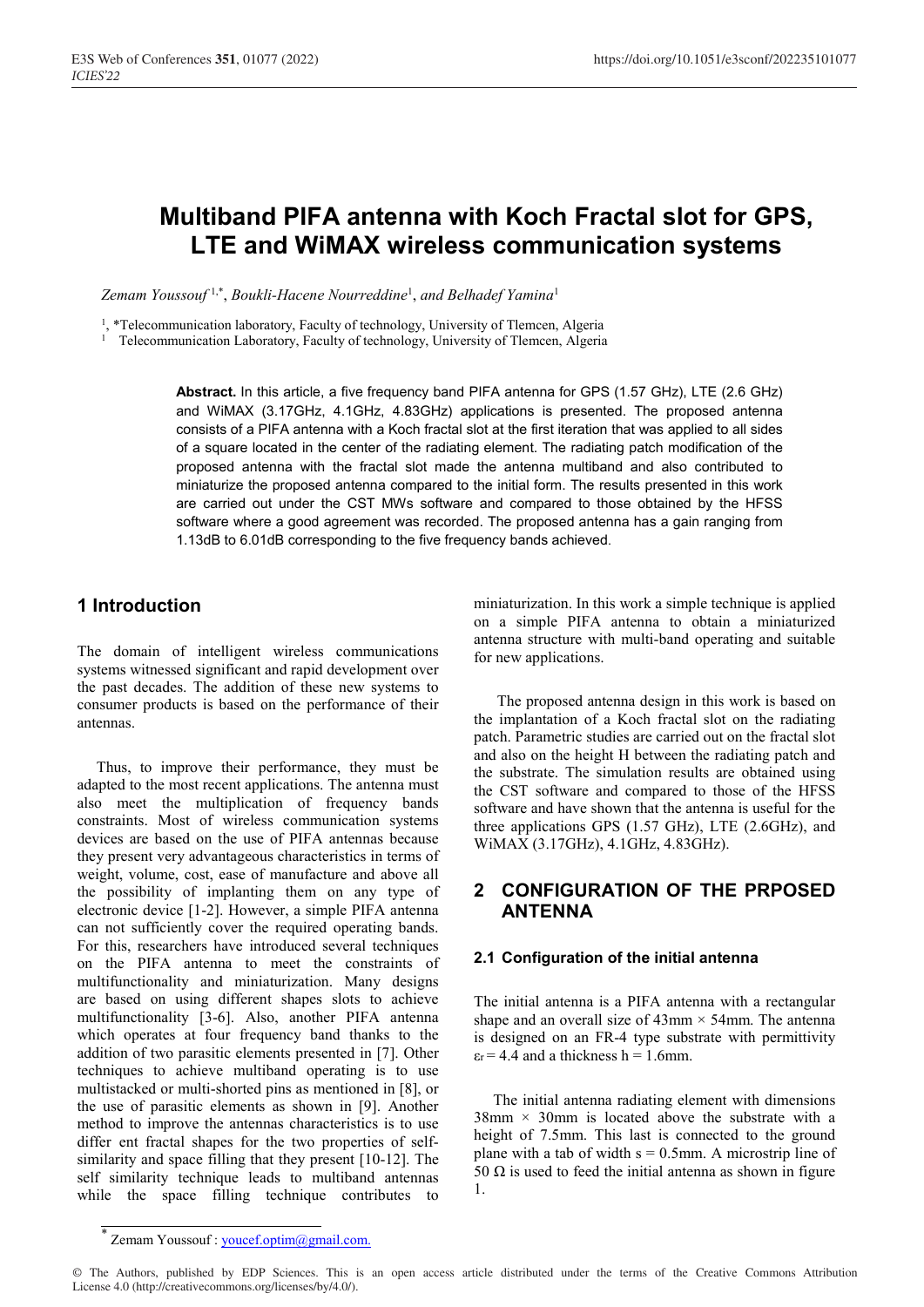

**Fig. 1.** Geometry of the initial antenna.

The equation (1) was used to determine the dimensions of the radiating element of the antenna from the resonant frequency *f*.

$$
f = \frac{c}{4(Wp + Lp)\sqrt{\varepsilon r}}\tag{1}
$$

With: c is the speed of light in the void, Lp and Wp are the length and width of the radiating patch, and f is the resonant frequency of the initial antenna.

#### **2.2 The multiband PIFA antenna**

Fractal shapes are techniques commonly used to obtain miniature and multi-band antenna thanks to their property of self-similarity and space filling. The self similarity allows to get multiband antennas while space filling increases the electrical length of the antenna radiating element. In order to achieve a miniaturized antenna with multiband operating, Koch island type of a fractal slot at the first iteration cut out at the center of the radiating patch is sized and optimized as shown in figure 2.

 The Koch fractal slot is made from a square with side a (iteration 0), and by applying the fractal shape of Koch at the first iteration on each side a of the square, as shown in the figure. 2. The length Ls of the fractal section was determined from equation (2)

$$
Ls(n) = \left(\frac{1}{4}\right)^n \times a \tag{2}
$$

With: n is the iteration number



E3S Web of Conferences **351**, 01077 (2022) https://doi.org/10.1051/e3sconf/202235101077



**Fig. 2.** (a) Structure of the proposed antenna, (b) Fractal shape implemented on the radiating patch.

Thanks to the space occupancy property of the fractal, the proposed antenna with its given perimeter occupies less area compared to the initial antenna. The fractal slot implanted at the radiating patch also contributed to reduce the size of the patch from 38mm  $\times$  30mm to 32mm  $\times$ 27mm.

## **3 Parametric studies**

This section includes a study of the geometric parameters effects of the fractal slot on the electrical and electromagnetic characteristics of the proposed antenna. The figures 3 and 4 show the variation of the return loss S11 according to the frequency for different length Ls and width Ws.



Fig. 3. Variation of return loss [S11] according to the frequency for the different widths of the fractal slot Ws.



Fig. 4. Variation of return loss [S11] according to the frequency for the different lengths of the fractal slot Ls.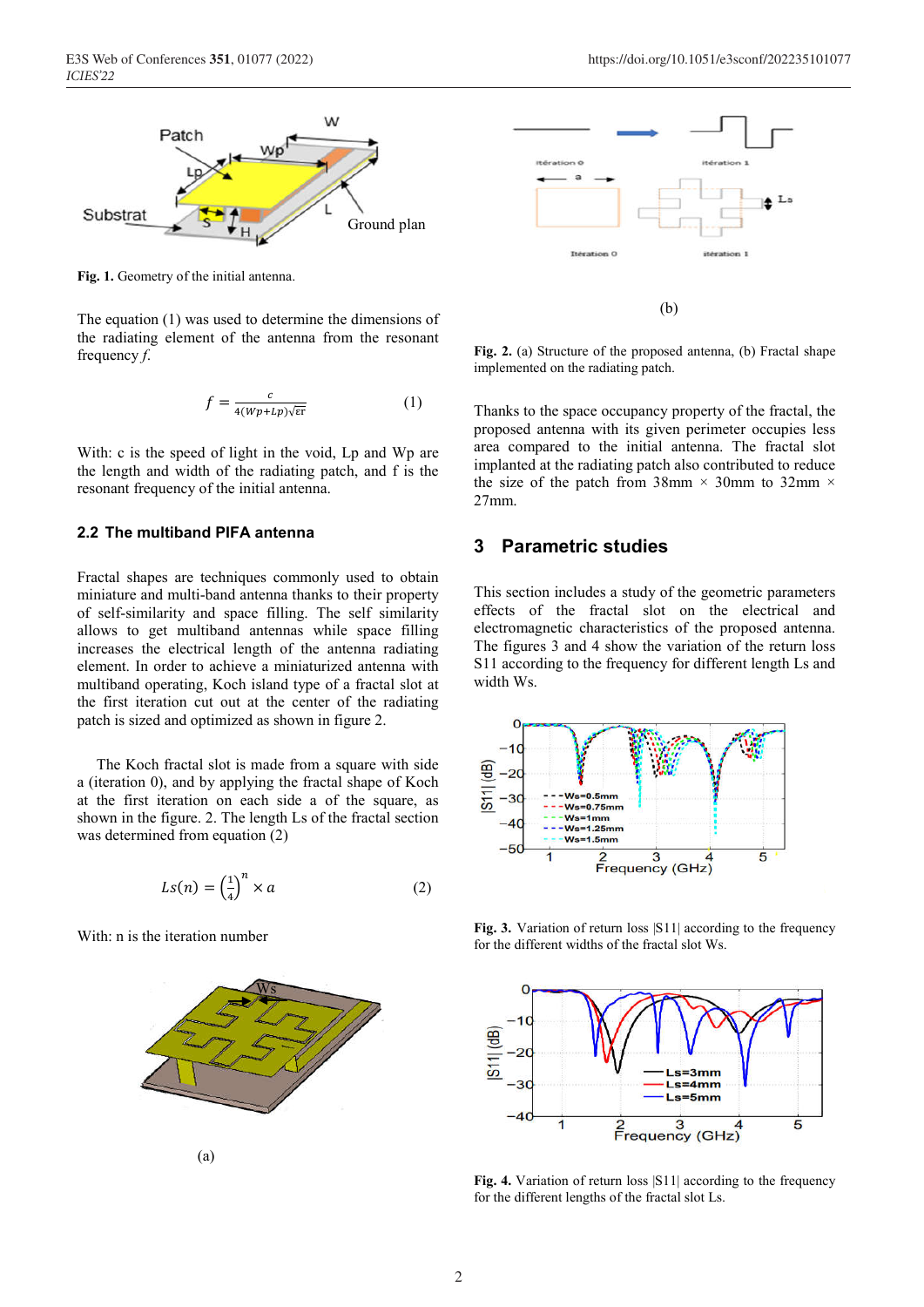From the curves of the figures 3 and 4, it is evident that the variation in the width and length of the fractal slot has an influence on the adaptation and also on the adjustment of some frequency bands. The figure 5 shows the variation of the return loss S11 according to the frequency for different height H.



**Fig. 5.** Return loss |S11| dB according to the frequency for different height H.

From the result shown in Figure 5, the variation in height between the patch and the substrate has a much greater influence on the adaptation and variation of frequencies of the last three frequency bands. The results illustrated in figures 3, 4 and 5, clearly show that the proposed antenna present a good characteristics for a fractal slot with a peripheral width and a length  $Ws = 1$ mm,  $Ls = 5$ mm, and also with an optimal height  $H = 6.5$ mm between the patch and the substrate.

## **4 ANALYSIS OF RESULTS AND DISCUSSION**

the software that was used to study and optimize the geometric parameters of the proposed antenna is the CST MWs 2016.

 The Koch-type fractal slot, which has been implanted at the center of the radiating patch of the proposed antenna allow to increase the number of the antenna operating frequency bands, as shown in figure 6.



**Fig. 6.** Return loss |S11| dB according to the frequency for the initial antenna, and the PIFA antenna with a fractal slot.

In order to check the simulation result obtained in figure 6, another simulation is carried out on the HFSS software Ansys software 2015, as shown in figure 7



**Fig. 7.** Proposed antenna return loss |S11| dB simulated with CST MWs and HFSS Ansys.

The figure 8 shows stationary wave rate (VSWR) of the proposed antenna.



**Fig. 8.** Stationary wave rate of the proposed antenna.

The figure 9 shows the antenna radiation patterns in polar representation in the plan E and H for the resonant frequencies 1.57GHz, 2.62GHz, 3.17GHz, 4.11GHz, 4.83GHz respectively

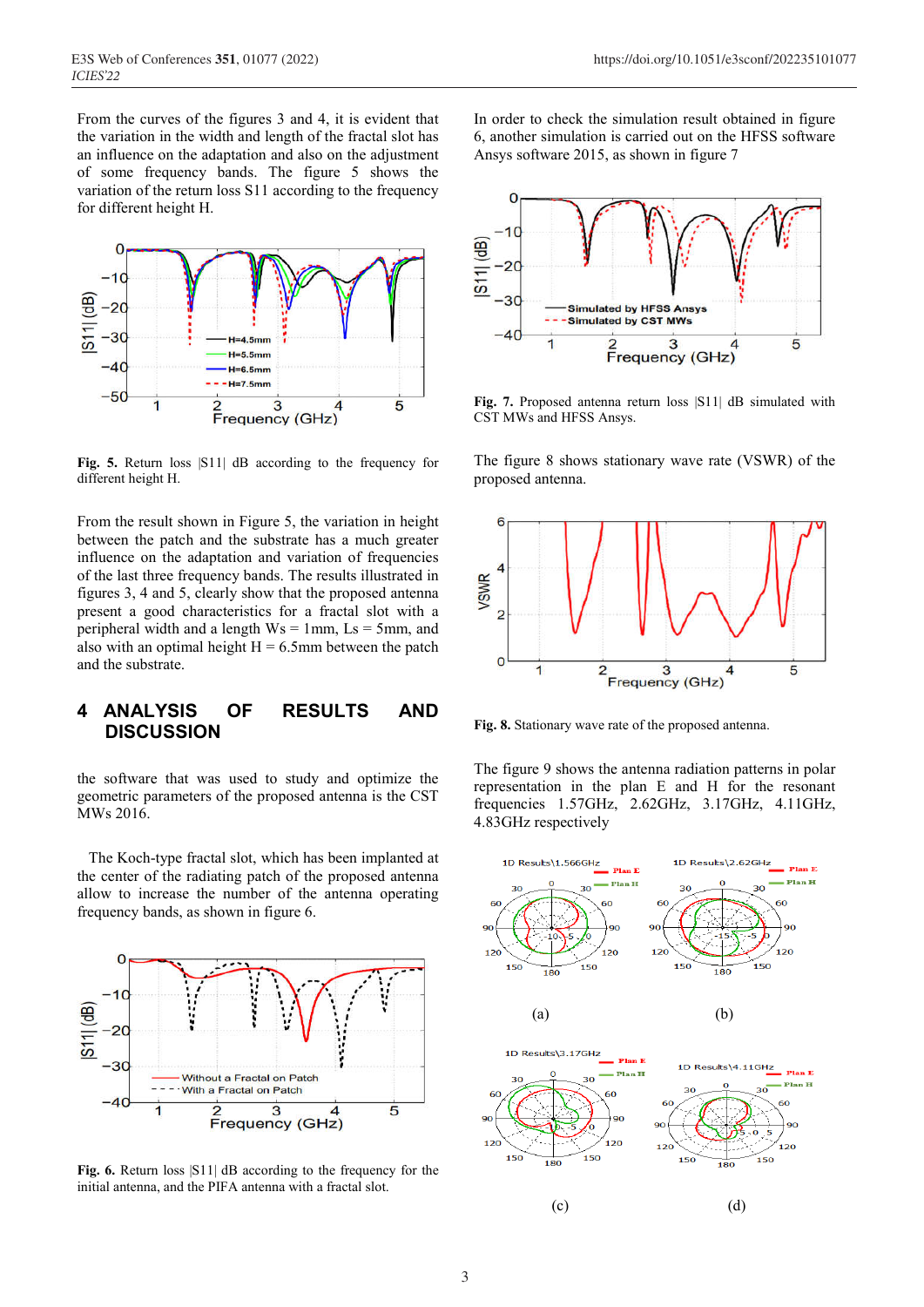

**Fig. 9.** Polar radiation patterns of the Fractal PIFA antenna proposed at the different resonance frequencies: (a) at 1.566 GHz, (b) at 2.62 GHz, (c) 3.17GHz, (d) 4.11 GHz and (e) 4.83GHz in the two planes E and H.

We notice that the radiation pattern is almost omnidirectional or dipolar for the five resonant frequencies 1.566GHz, 2.62GHz, 3.17GHz, 4.11GHz, 4.83GHz in the two planes E and H.

 The radiation patterns in 3D of the proposed antenna with the fractal slot that was shown in Figure 2 are plotted at the five resonant frequencies: 1.566GHz, 2.62GHz, 3.17GHz, 4.11GHz, and 4.83GHz, as shown in Figure 10. The maximum gain values for these frequencies are 1.8 dB, 1.13 dB, 4.18 dB, 6.01dB and 4.33dB respectively. The proposed antenna is miniaturized compared to the initial antenna with a miniaturization rate equal to 25.32%.

 The obtained result clearly shows that the antenna has good electrical and electromagnetic characteristics at the five frequency bands that have been reached.







**Fig. 10.** Radiation patterns of the proposed antenna in 3D, (a) at 1.566GHz, (b) at 2.62GHz, (c) at 3.17GHz, (d) at 4.1GHz, (e) at 4.83GHz

## **5 Conclusion**

In this article, a new fractal PIFA antenna design was presented for wireless communication applications. The modification of the initial antenna radiator with the fractal Koch slot that was implemented at the center of the patch made the antenna operational on five frequency bands. The proposed antenna with the fractal slot occupies less area compared to the initial antenna, like that the overall dimensions of the proposed antenna become 34mm × 51mm  $\times$  6.5mm, a miniaturization rate equal to 25.32%. Parametric studies have been carried out on the fractal slot geometry in order to show the effect of the fractal slot on the proposed antenna characteristics.

 The obtained results in this article clearly show that the antenna is well suited to the three applications GPS (1.57GHz), LTE (2.62GHz), WiMAX (3.17GHz, 4.1GHz and 4.83GHz), and with a compact size which facilitates its integration into various consumer products. In the future one, other fractals forms for the slots could be studied, as well as other applications.

#### **References**

- 1. D.Q. Liu, M. Zhang, H. J. Luo, H. L. Wen, Wang,Dual-band platform-free PIFA for 5G MIMO application of mobile devices. IEEE Transactions on Antennas and Propagation, **66**, 11, 6328- 6333 (2018).
- 2. H.S. Singh, M. Agarwal, G.K. Pandey, M.K. Meshram, A quad-band compact diversity antennaforGPSL1/Wifi/LTE2500/WiMAX/HIP ERLAN1 applications. *IEEE Antennas and Wireless Propagation Letters*, **13**, 249-252 (2014)
- 3. N. Ojaroudi1, H. Ojaroudi2, and N. Ghadimi1, Quad-Band Planar Inverted-F Antenna (PIFA) for Wireless Communication Systems. *Progress in Electromagnetics Research Letters*, Vol. **45**, 51-56 (2014).